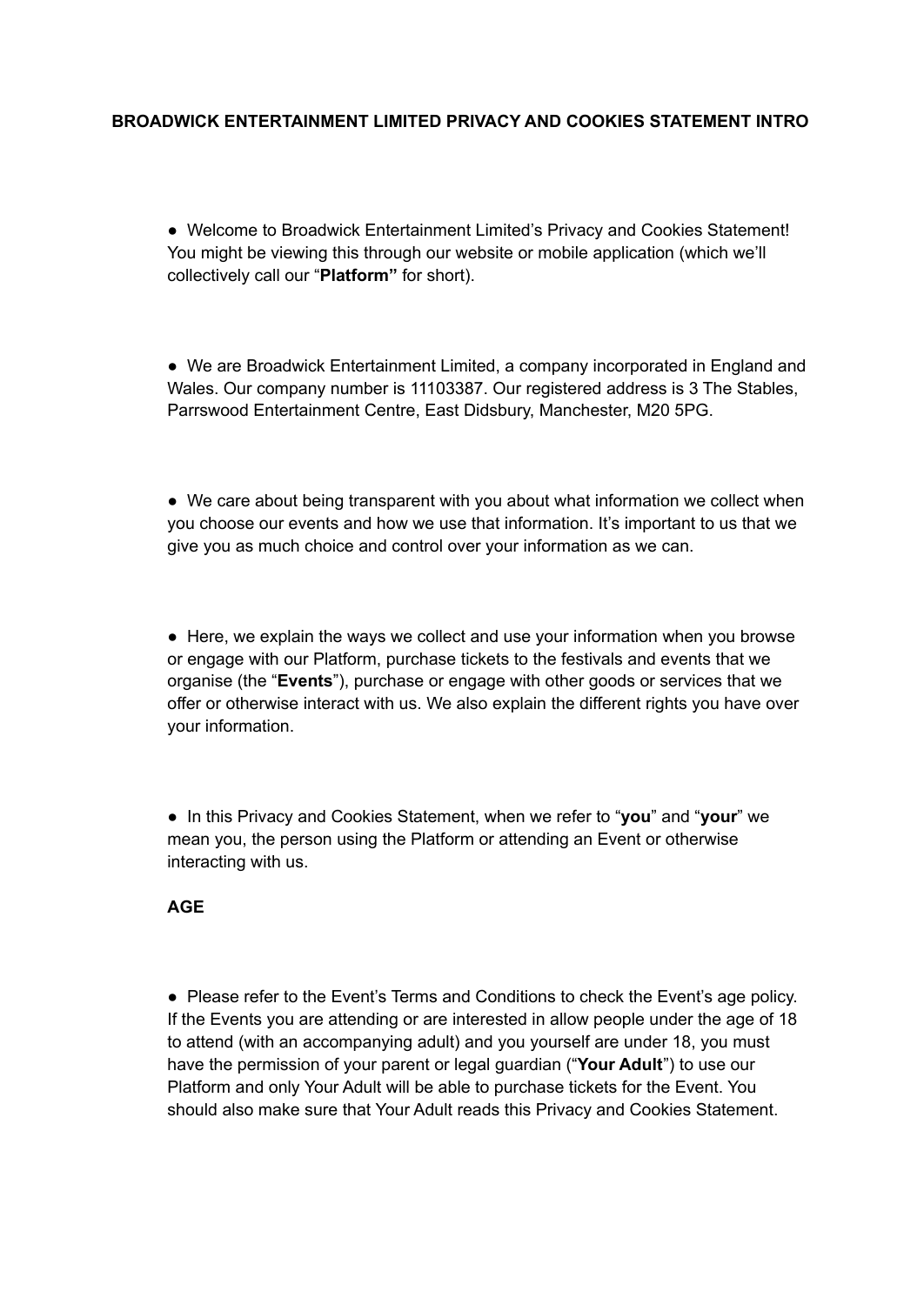● If you are a parent or legal guardian and believe your child has given us information in a way that is contrary to these guidelines, please contact us using our contact details below.

**Newsletters**

# **INFORMATION WE MAY COLLECT ABOUT YOU**

#### *INFORMATION WE COLLECT FROM YOU DIRECTLY*

● If you register for one of our newsletters or request any advance information about our Events or services (such as access to pre-registration or early bird tickets), we will collect your name and contact details.

**Purchases**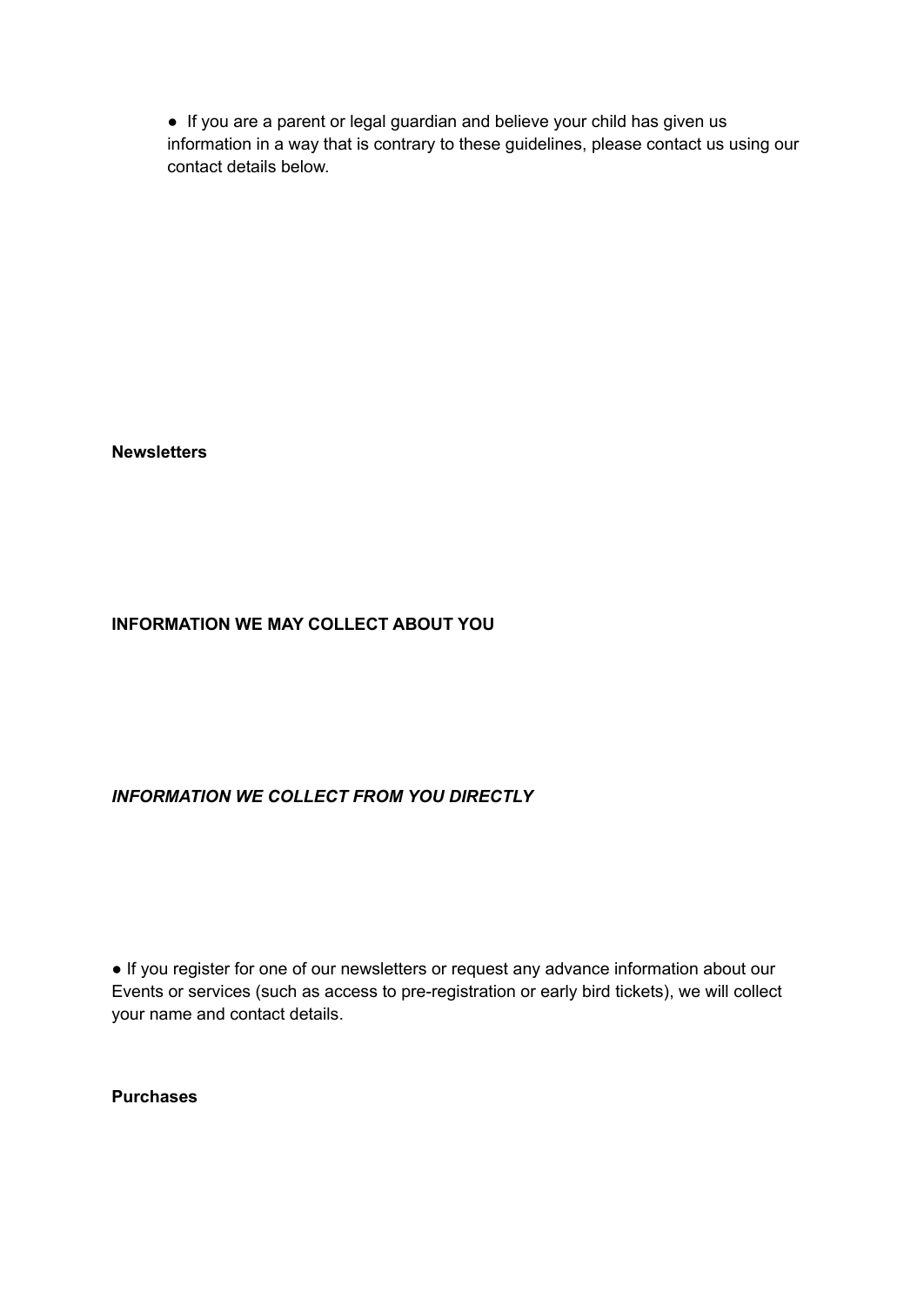● If you make a purchase with us (whether for an Event ticket, Event package or any other goods and/or services) we'll collect any information necessary to provide you with your purchase. For example:

● we'll typically ask for your name, age, email address, account password, date of birth, and payment details so we can process your Event ticket purchase, deliver your ticket and/or your cashless payment wristband to you. We may also request Your Adult's details (if applicable) or other emergency contact information;

● we'll collect information about any particular requirements you may have in order to gain access to an Event: this may mean providing us with information about your physical health or similarly sensitive information;

• if there are circumstances where we need to verify your age for entry to an Event or for fraud prevention and detection, we will ask for proof of identity and age (such as a driver's licence or passport); and

● we may (if applicable), collect additional information specifically relevant to the goods and/or services that you are purchasing. For example: if you buy a Park & Ride ticket we might ask for your vehicle registration number to manage vehicles at our Events, or if you choose a glamping experience we might need your credit card details for your damage deposit.

#### **Promotions and Surveys**

● Every now and again, we might invite you to participate in competitions, promotions or surveys. We'll collect information so you can participate in these and deliver the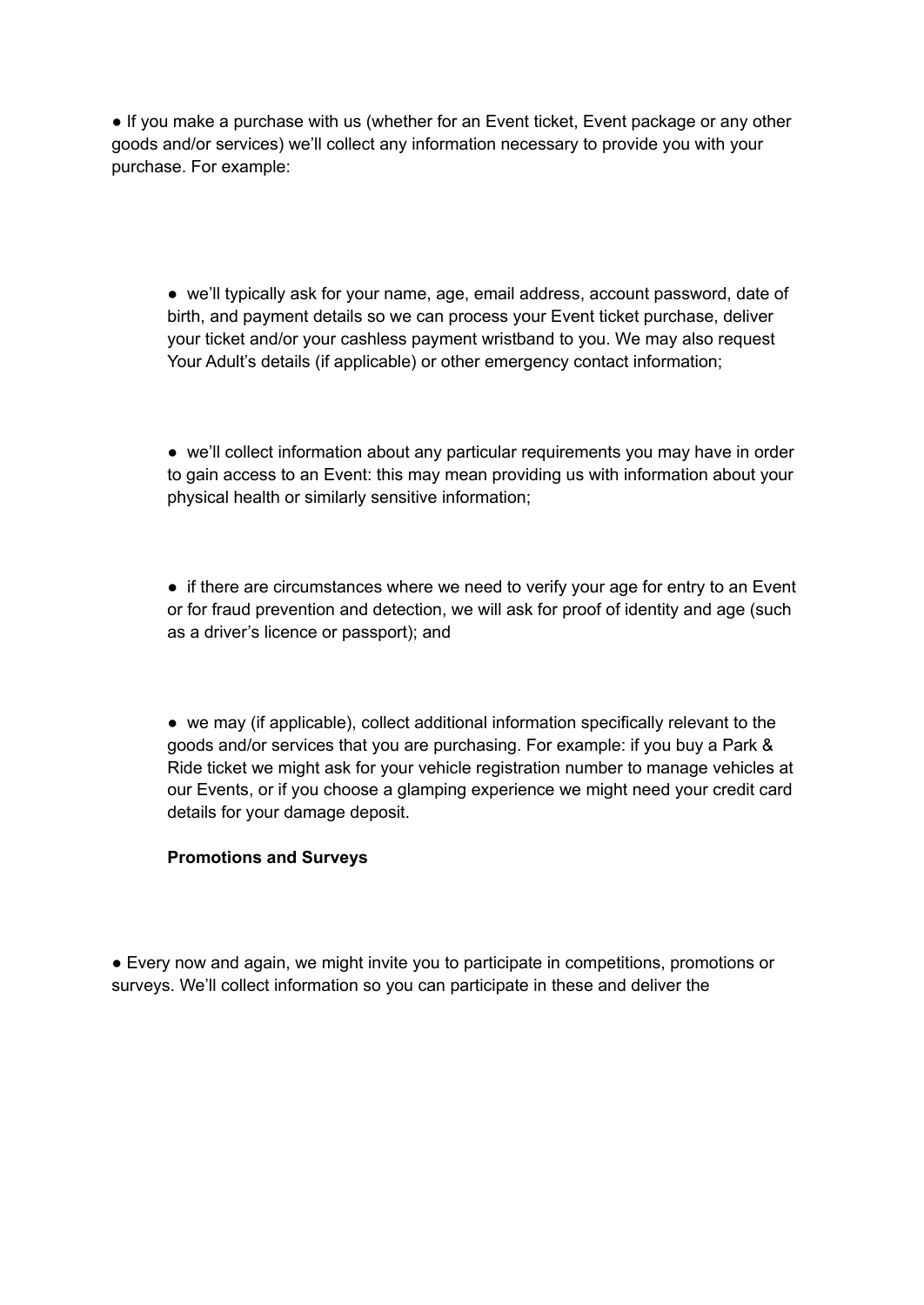prize if you win: this will include details such as your name, age and email address and any other information you provide in connection with your promotion entry and/or survey response.

#### **Health and welfare**

● If you ever need to visit one of the health and welfare tents or facilities at one of our Events, you might need to give certain health or medical information which may be considered sensitive information. Sometimes, these services will be managed by a third party at the Event and not us, in which case we won't have control or visibility of the information you give and this Privacy and Cookies Statement won't apply.

# *INFORMATION WE COLLECT FROM YOU INDIRECTLY*

#### **Communications**

• If you contact us through the live chat functionality on our Platform (if applicable), through one of our online forms, or our social media channels, by phone or email, we may keep a copy or record of that correspondence.

#### **IP address and device information**

● We will collect certain technical information about your device visits to our Platform and how you use the Platform. This may include your IP address, geographical location, device details such as your IMEI number, the MAC address of the Device's wireless network interface), browser type, referral source, length of visit, operating system, number of page views and similar information. This information may be collected by a third-party analytics service provider on our behalf and/or may be collected using cookies. For more details about cookies please see the specific section below.

#### **Cashless payment wristbands at our Events**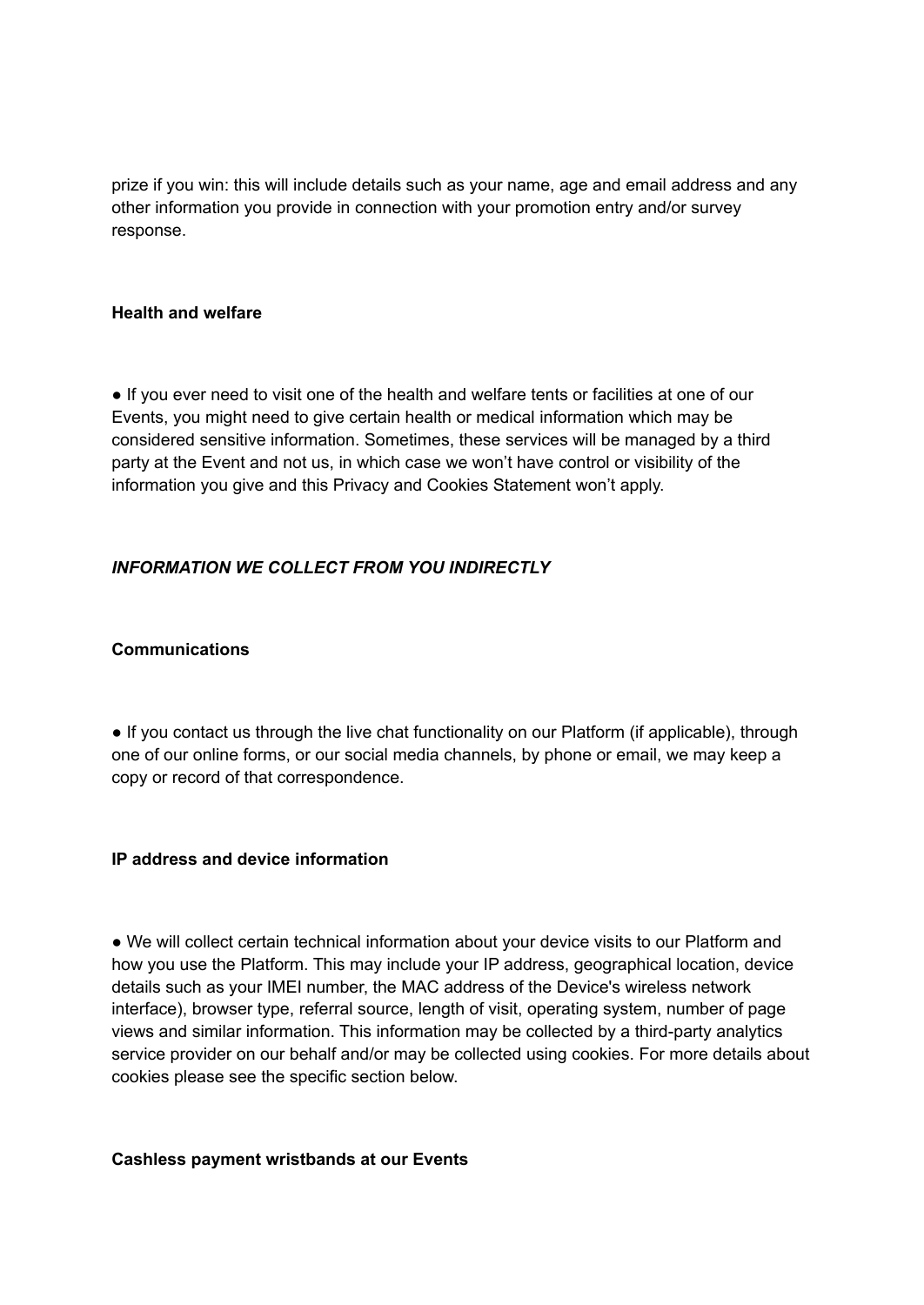● If cashless payment wristbands (or other similar technologies) are used at an Event, they will allow you to make cashless payments (such as food and drink) and/or provide you with access (such as entry to the festival or VIP areas). If you use a cashless payment wristband, we may collect certain information about your interactions at, and engagement with, the Event and our event partners. For example, we may know which stands, tents or sponsors you visited and what purchases you made at the Event. We do this to provide you with a more interactive and enhanced festival experience, such as informing you about nearby happy hours or secret parties, by sending you an sms or push notification from our Event mobile app (if applicable).

#### **Email Response Information**

● We might collect information about how you react to the emails we send to you, for example, how many times you open the email or if you engage with its content (for instance, by clicking on any links within it).

#### **Social Media and Information you post online and reviews**

• We might collect information relating to any social media posts or comments you share online about our Events that are in the public domain (for instance, if you leave a review about our Event on a third-party social media site like Facebook). If you leave a comment or review on one of our social media official pages (such as through our Facebook, twitter or Instagram accounts), we may use this information to respond to your posts. We are not in control of these third-party platforms and you should refer their privacy notices if you want to know more about how they use the information you share online.

#### *INFORMATIONWEGETFROMT HIRDPARTIES* **Ticket agents and service providers**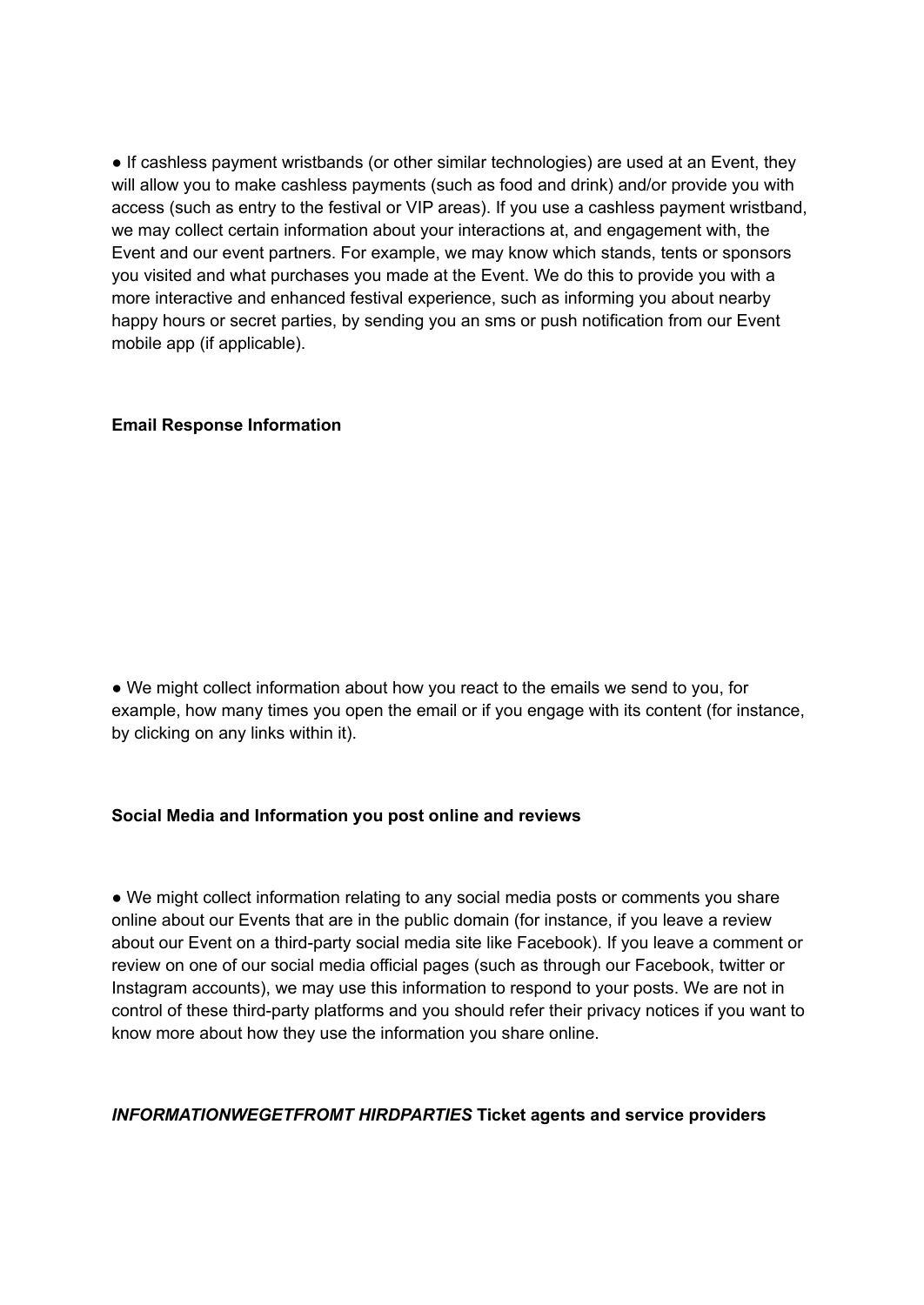• We will collect information about you from third parties that we work closely with so we are able to deliver the goods or services you have requested. For example, we might work with a ticket agent who will sell you a ticket to our Event. In those circumstances, they might give us your details so we can provide you with access to the Events you bought tickets for, or other ancillary services. We might also use third-party companies to manage our payment systems or Platform, they may collect information directly from you on our behalf.

# **Signing in through Social Media**

• When you register for an Event on our Platform, we might offer a quick registration option through your existing social media accounts. If you sign in through your social media account, we may get certain information (such as your profile name if register through your Facebook account) in accordance with your privacy settings on that social media site. You should read the privacy statements and check your privacy settings of those social media sites to learn how they treat your information.

#### **Other third-party sites**

● We might receive information about you from other third parties where you have agreed to them sharing your information with us for specific purposes (such as marketing).

# **HOW WE USE INFORMATION THAT WE COLLECT ABOUT YOU**

We may use your information for the following purposes: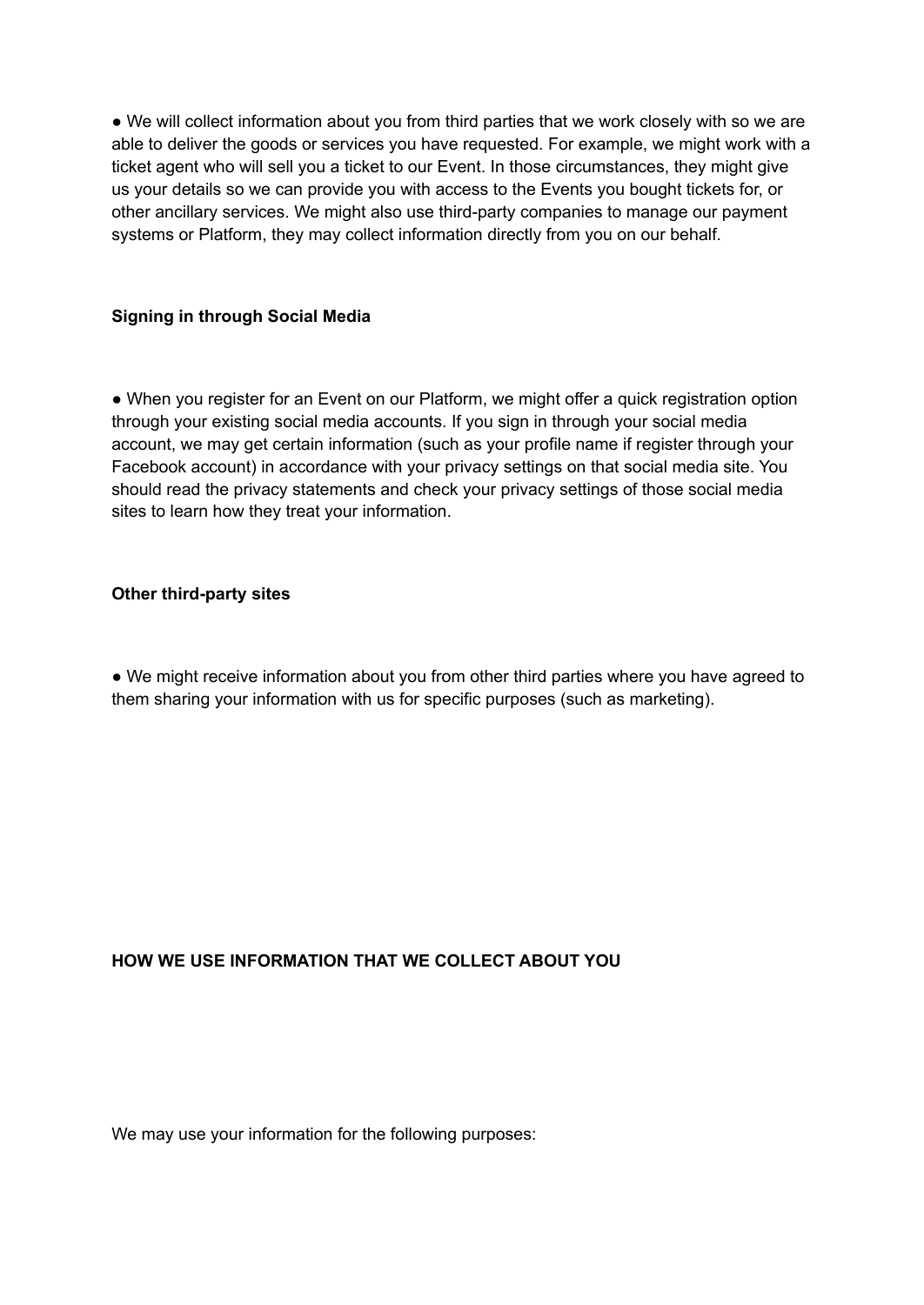#### **Service and Operational Purposes**

• to provide you with your Event ticket or any other goods, services and information that you have requested from us;

● to manage your entry to our Events, including age and identification verification;

● to provide you customer service and support, deal with enquiries or update you of changes to our Events, our Platform or other services;

• we might contact you by phone to offer assistance if you have entered your contact details on our Platform to purchase our Events but have not completed your purchase;

● to improve and update our Platform and to make sure that content from our Platform is presented to you in the most effective and optimal manner (please view the specific Cookies section for more information);

● to carry out aggregated and anonymised research about general engagement with our Events, Platform and other goods and services; and

● to allow us to monitor access to, and attendance at, our Events for health, safety and security purposes.

#### **Marketing Purposes**

• We may use your information for marketing purposes, either by email, SMS and/or phone. We will of course give you the opportunity to choose whether we contact you for marketing purposes and we will respect your choices at every stage.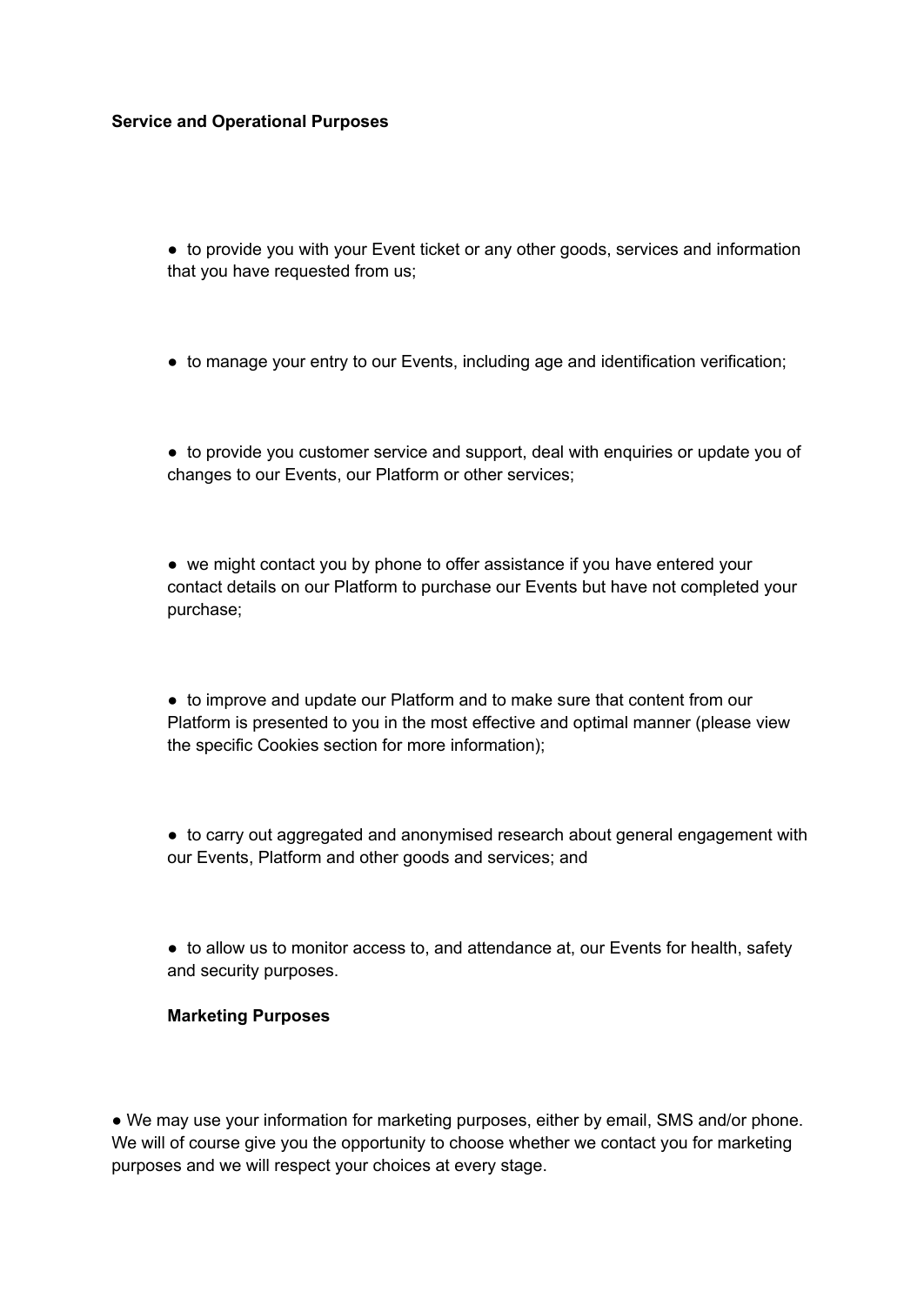#### **Legal Purposes**

● We may use your information to enable us to enforce our legal rights, and/or to protect the rights, property or safety of our employees and/or other third parties.

#### **WHO WE MIGHT SHARE YOUR INFORMATION WITH**

We might share your personal information with:

● selected third parties that we work with, so we are able put on the Events you love and choose to attend. For example, when you register to attend an Event we host, we might need to share your information with third party sub-contractors or service providers that help us to put on our Events (such as venue or security staff);

● any other third party that you have indicated you are happy for us to share your information with for marketing purposes;

● advertisers and advertising networks so they can serve relevant adverts to you. This information will only be used in anonymised or aggregated form. For example, we might provide information that 500 men aged under 30 have clicked on a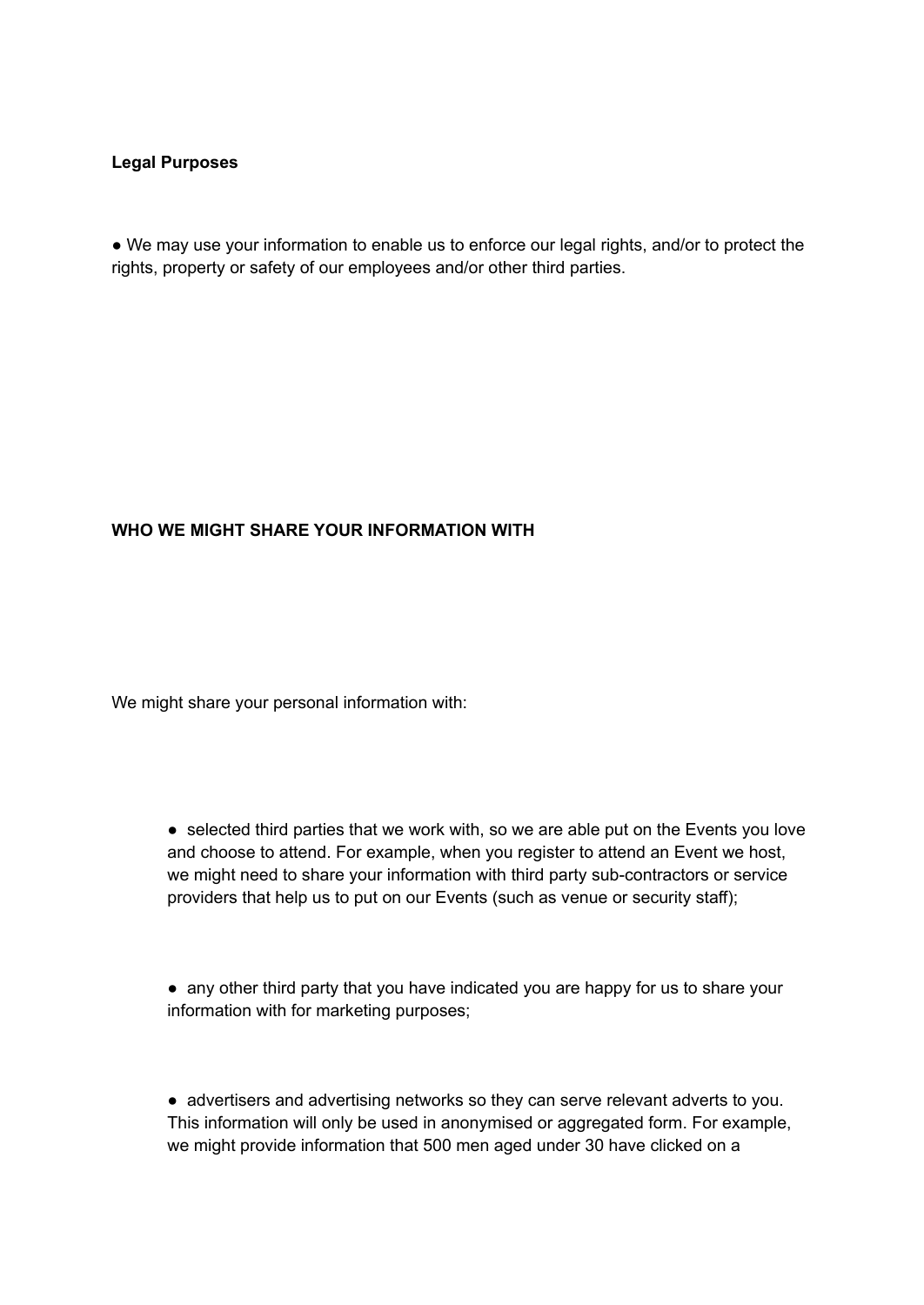particular advertisement on any given day;

● prospective sellers or buyers of any business or assets if, we need to disclose information about people who attend our Events or use our products or services;

• any other third parties where it's necessary to enforce our legal rights, or to protect the rights, property or safety of our employees or third parties, or where such disclosure is required by law.

●

#### **COOKIES**

● We use cookies to ensure that you get the most out of our Platform. Cookies are small amounts of information in the form of text files which we store on the device you use to access the Platform. Cookies allow us to understand your use of the software and simplify your use of the Platform. For example:

● A temporary cookie is used to keep track of your "session". Without that temporary cookie (which is not stored after you quit your browser) you would have to log on every time you access a new page.

● A persistent cookie is stored on your device. They help us provide you with user preferences, settings and information for future visits on our Platform. Persistent cookies allow convenient and easy access to familiar variables such as facilitating preferences such as favourites, bookmarks or language preferences. They can also be used to assess browsing behaviour.

Different types of cookies do different things, such as:

● Absolutely necessary cookies are necessary to enable you to navigate through our Platform and use its features. Without these cookies, you would not be able to check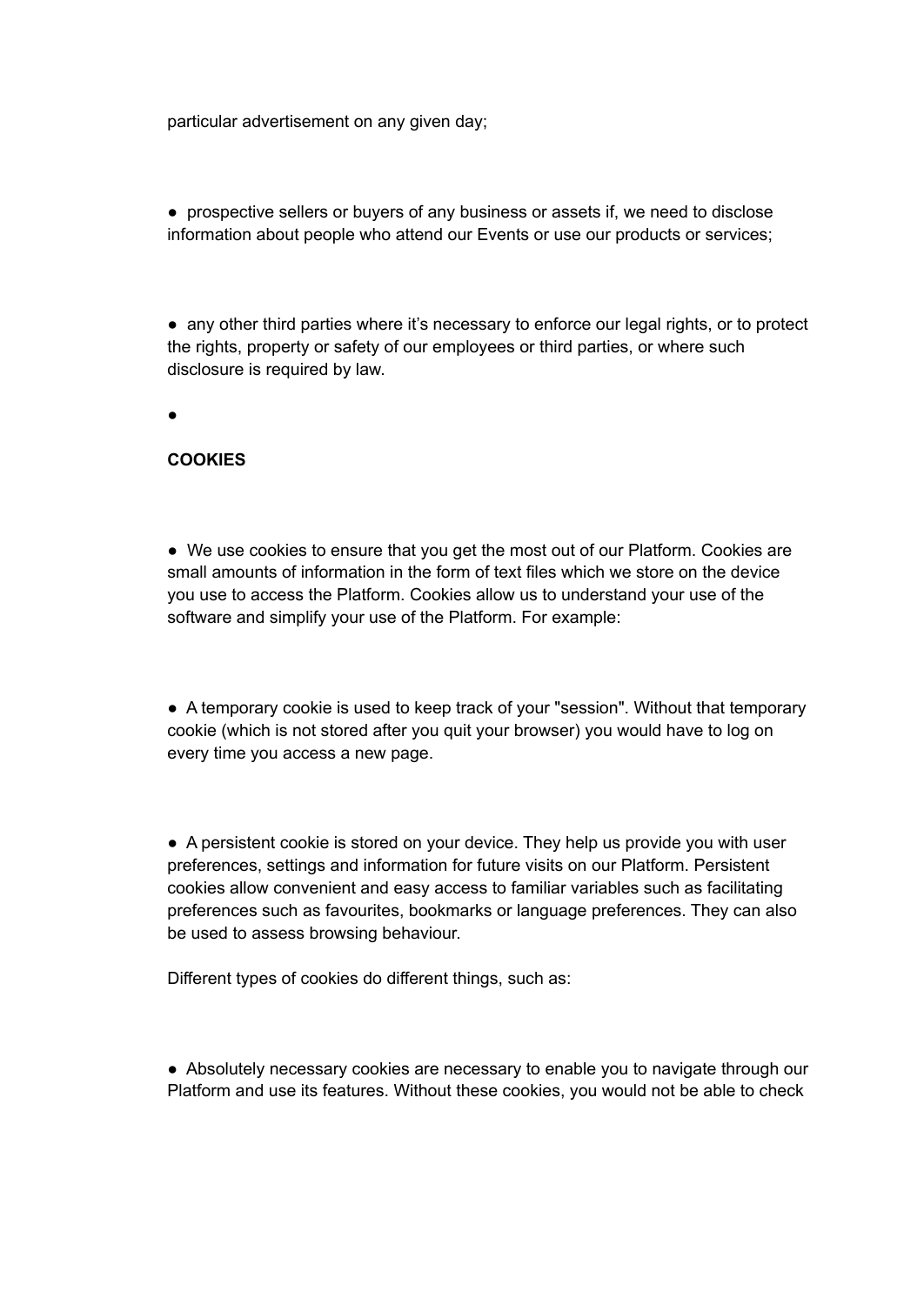out any Event tickets in your basket.

• Performance cookies collect information about how you use our Platforms. These cookies collect the Internet browsers and operating systems used, the domain name of the website previously visited, the number of visits, average duration of visit, and pages viewed. These cookies don't collect information that personally identifies you and only collect aggregated and anonymous information. Performance cookies are used to improve the user-friendliness of a website and enhance your user experience.

● Functionality cookies enables our Platform to remember choices you make (such as your username or ID, language preference, or the area or region you are in) and provide enhanced, more personal features. They can even remember changes you have made to text size, fonts, and other customizable parts of web pages. They may also be used to provide services you have asked for, such as watching a video or commenting on it. The information these cookies collect may be anonymised, and they cannot track your browsing activity on other websites.

• Targeting and advertising cookies track browsing habits and are used to deliver targeted (interest-based) advertising. They can also limit the number of times you see an ad and to measure the effectiveness of advertising campaigns. They are usually placed on our Platform by third party advertising networks with our permission. They remember that you have visited a website and this information is shared with other organisations, such as advertisers.

#### **Managing cookies**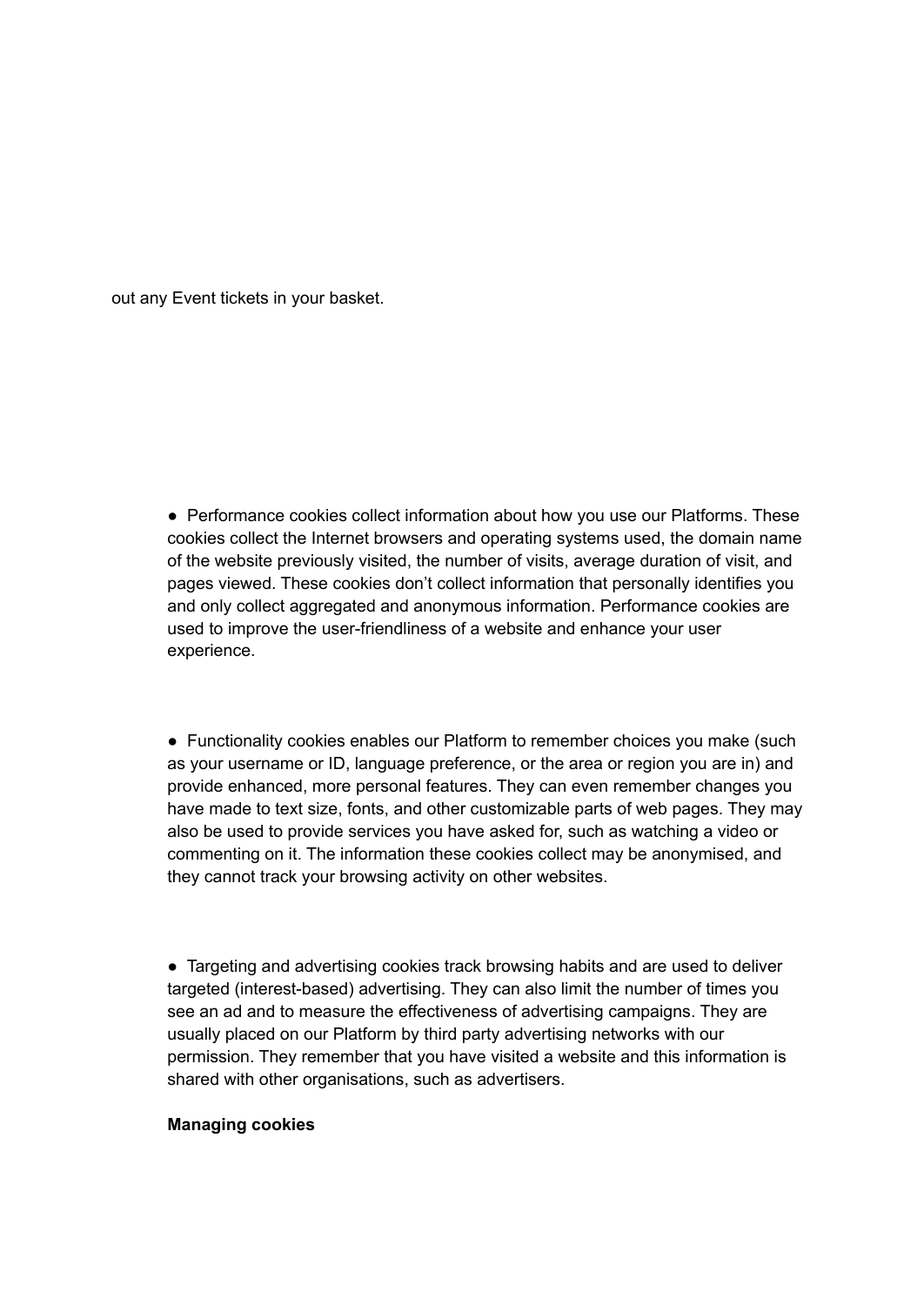• You can manage website cookies in your browser settings, and you always have the choice to change these settings by accepting, rejecting, or deleting cookies. If you choose to change your settings, you may find that certain functions and features will not work as intended on the Services. All browser settings are slightly different, so to manage cookies, you should refer to the relevant settings within your browser.

● Please click below for detailed information on how to disable and delete cookies in some commonly used browsers or visit the 'Help' section of your browser:

- Mozilla Firefox®
- Microsoft® Internet Explorer
- Google ChromeTM Safari<sup>®</sup>

● We understand that you may want to know more about cookies. Here are some useful resources that provide detailed information about types of cookies, how they are used, and how you can manage your cookie preference: http://www.aboutcookies.org.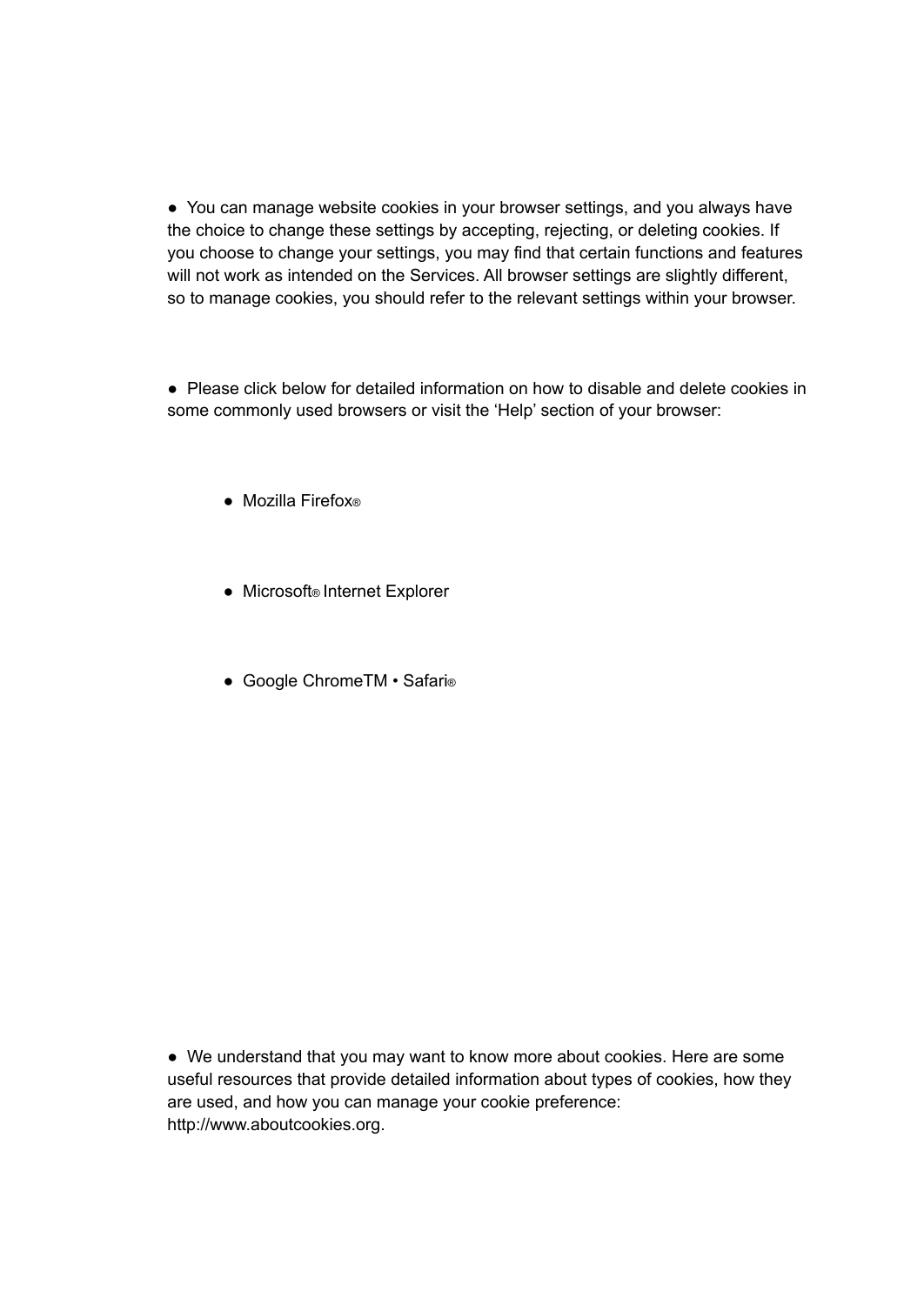• Please note that, if you do set your Internet browser to reject cookies, you may not be able to access all of the functions of the Platform and your experience may be less satisfying without using cookies.

• The names of the cookies used by the Platform and the purposes for which these cookies are used are set out in the table below:

# **THIRD PARTY CONTENT, SITES AND CONTRIBUTORS**

• Our Platform may contain content and links to other sites that are operated by third parties that may also operate cookies. We don't control these third-party sites or cookies and this Privacy and Cookies Statement does not apply to them. Please visit the terms and conditions and Privacy and Cookies Statement of the relevant third-party site to find out how that site collects and uses your information and to establish whether and for what purpose they use cookies.

**HOW WE LOOK AFTER YOUR INFORMATION AND HOW LONG WE KEEP IT FOR**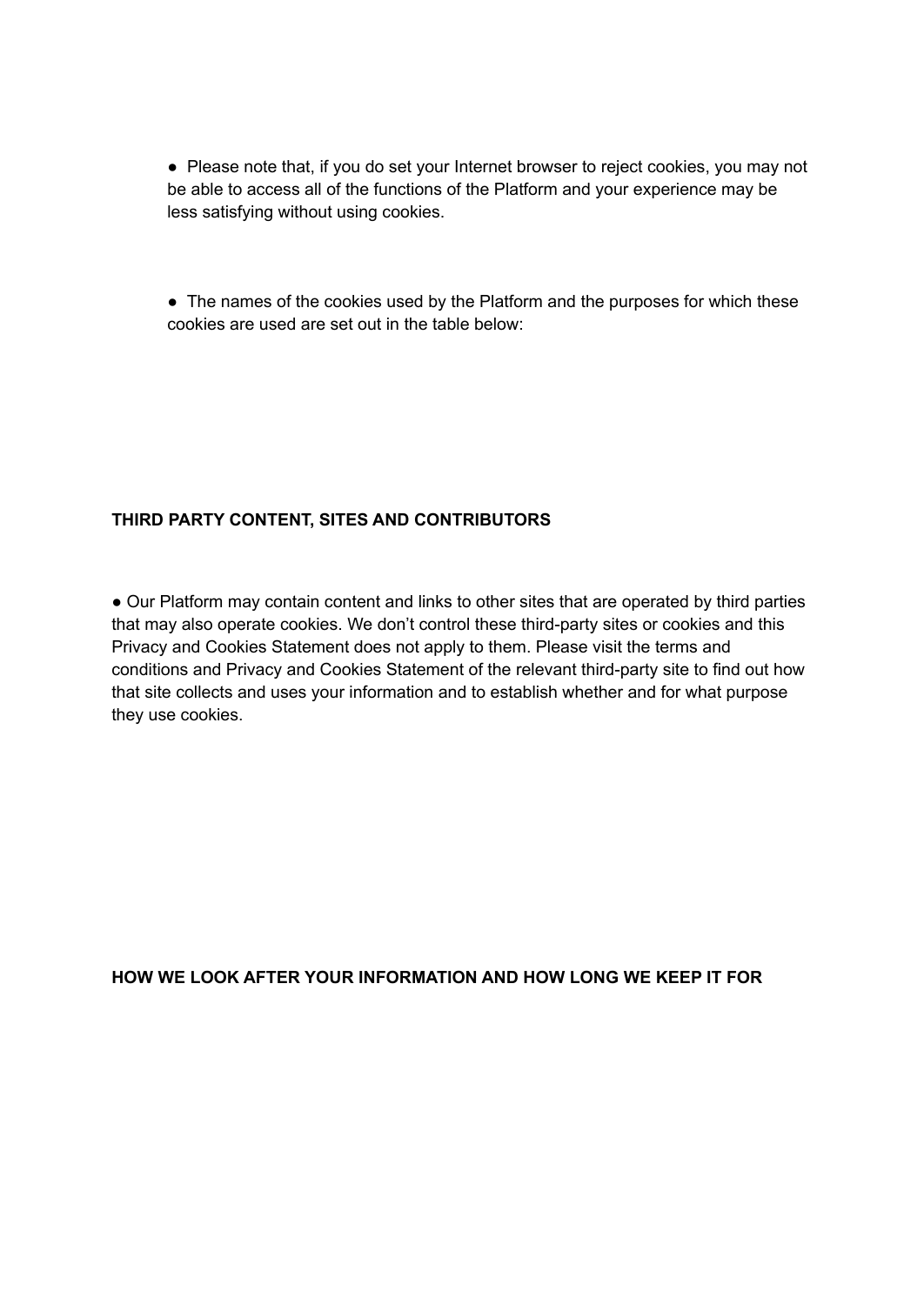● We use appropriate **technological and operational security measures** to protect your information against any unauthorised access or unlawful use. However, transmission of information over the internet can be insecure, which means we are unable to completely guarantee the security of information sent over the internet.

● We'll keep your information for **as long as is necessary** to provide you with the services that you have requested from us, to market to you (if applicable), to enforce or defend our legal rights, or in accordance with any legal obligations to which we might be subject.

# **WHERE WE STORE YOUR INFORMATION**

• We might transfer your information to a country which is outside the European Economic Area (EEA). If we do, we'll ensure that your information is protected in accordance with our obligations under applicable data protection laws including, if appropriate, putting in place any necessary contractual arrangements with any recipients of your information outside the EEA.

# **YOUR RIGHTS AND CHOICES OVER THE INFORMATION WE HOLD ABOUT YOU**

You have certain rights in respect of the information that we hold about you, which we value. These rights include:

● the right to **ask us not to use your personal data** for marketing purposes (remember, you can unsubscribe from any marketing by clicking on the "unsubscribe" in any marketing communication you receive or contact us using the details below);

● the right to request **access** to the information that we hold about you; and

• if you believe the information that we hold about you is wrong, you can ask us to **correct** it. You may exercise your rights above by contacting us using the details below.